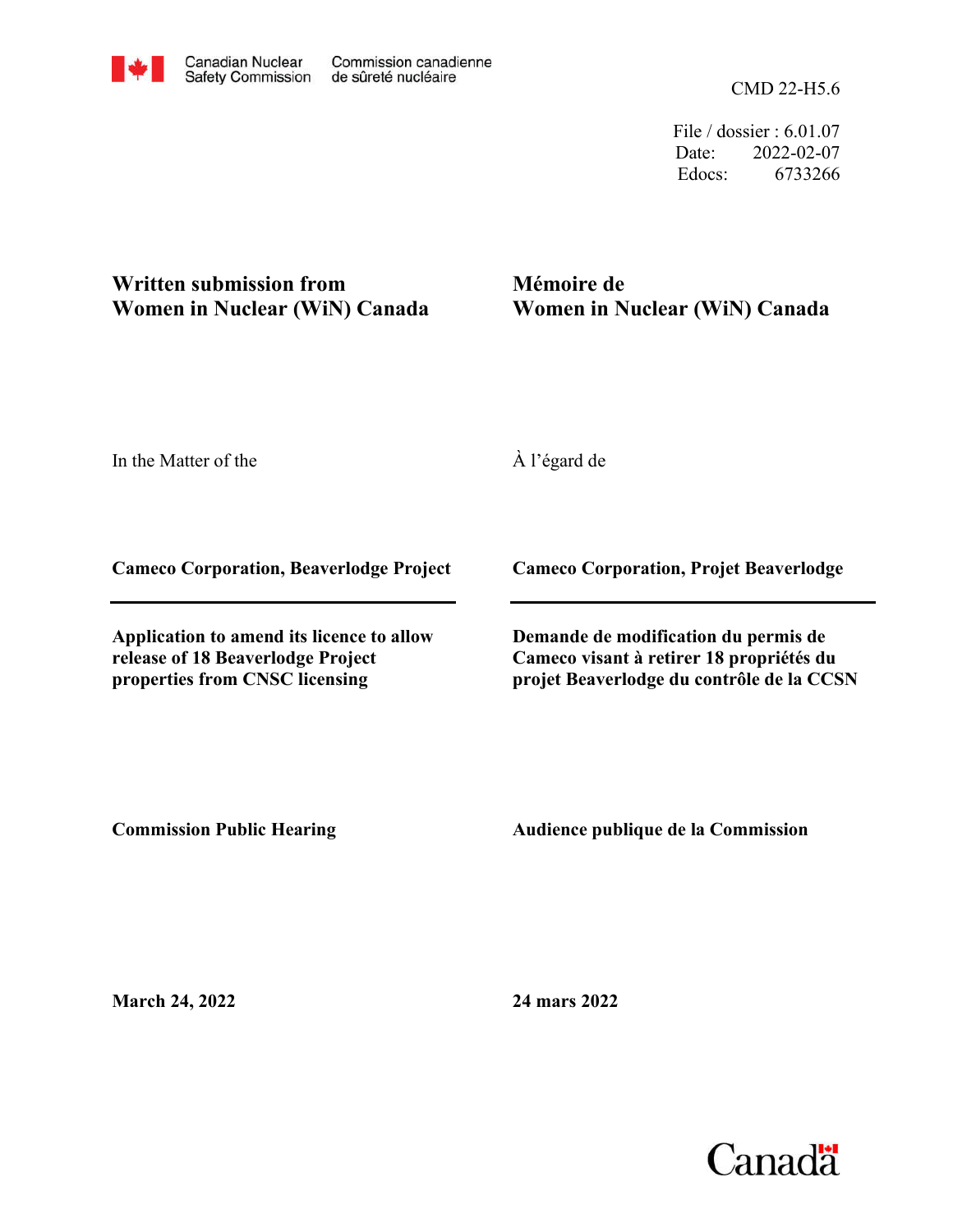

Canadian Nuclear Safety Commission c/o Louise Levert, Secretariat 280 Slater St. PO Box 1046 Ottawa, Ontario K1P 5S9

February 7, 2022

## **Subject: CNSC to conduct a public hearing on Cameco's application to amend its licence to allow release of 18 Beaverlodge Project properties from licensing**

Dear Sir or Madam,

Women in Nuclear (WiN) Canada is pleased to submit an intervention in support of Cameco's application to amend its licence to allow the release of 18 Beaverlodge Project properties from licensing, currently under review by the Canadian Nuclear Safety Commission (CNSC).

Established in 2004, WiNCanada today has over 4,000 members across Canada. Almost all our members work in the nuclear industry and many live in the communities in which the nuclear industry operates. Safety and the environment are always an important consideration for our members. We place a high priority on the safety of communities in which we live, work and raise our families.

The Beaverlodge Project is a decommissioned uranium mine and mill site that currently consists of 45 individual properties licensed by the CNSC. The existing licence authorizes Cameco to manage the ongoing reclamation, maintenance and monitoring activities at the Beaverlodge properties. Cameco is requesting a licence amendment to remove 18 of the properties from CNSC licensing to enable acceptance of the properties, or portions of the properties, into Saskatchewan's Institutional Control Program (ICP).

Cameco continues to be a responsible manager of the decommissioned Beaverlodge properties and continues to follow the approved Beaverlodge Management Framework and Path Forward Plan. The 18 decommissioned properties, which are subject of this request, meet the established performance criteria and pose minimal risk to public safety or the environment.

The properties are eligible for long-term stewardship in the province of Saskatchewan's Institutional Control Program, or free-release depending on the presence of historical mining/milling activity. The Institutional Control Program provides assurance of sufficient funding to provide for monitoring and maintenance, and to address any unforeseen events on the properties over the long term.

Cameco has a robust Public Information Program and over the years, has continued to engage with Indigenous groups and other stakeholders with an interest in the decommissioned Beaverlodge properties. Cameco also adapted to the challenges posed by the COVID pandemic, holding virtual engagement meetings and site tours in 2020 and 2021. A part of WiN Canada's mission is to develop a dialogue with the public to promote factual awareness about nuclear.

c/o Redstone Agency Inc. 705-1 Eglinton Ave. E. Toronto ON M4P 3A1

 $(416)$  915-3020 x 106 canada@womeninnuclear.com womeninnuclear.com

**In** Women in Nuclear Canada **3** /womeninnuclear.canada W @win\_canada